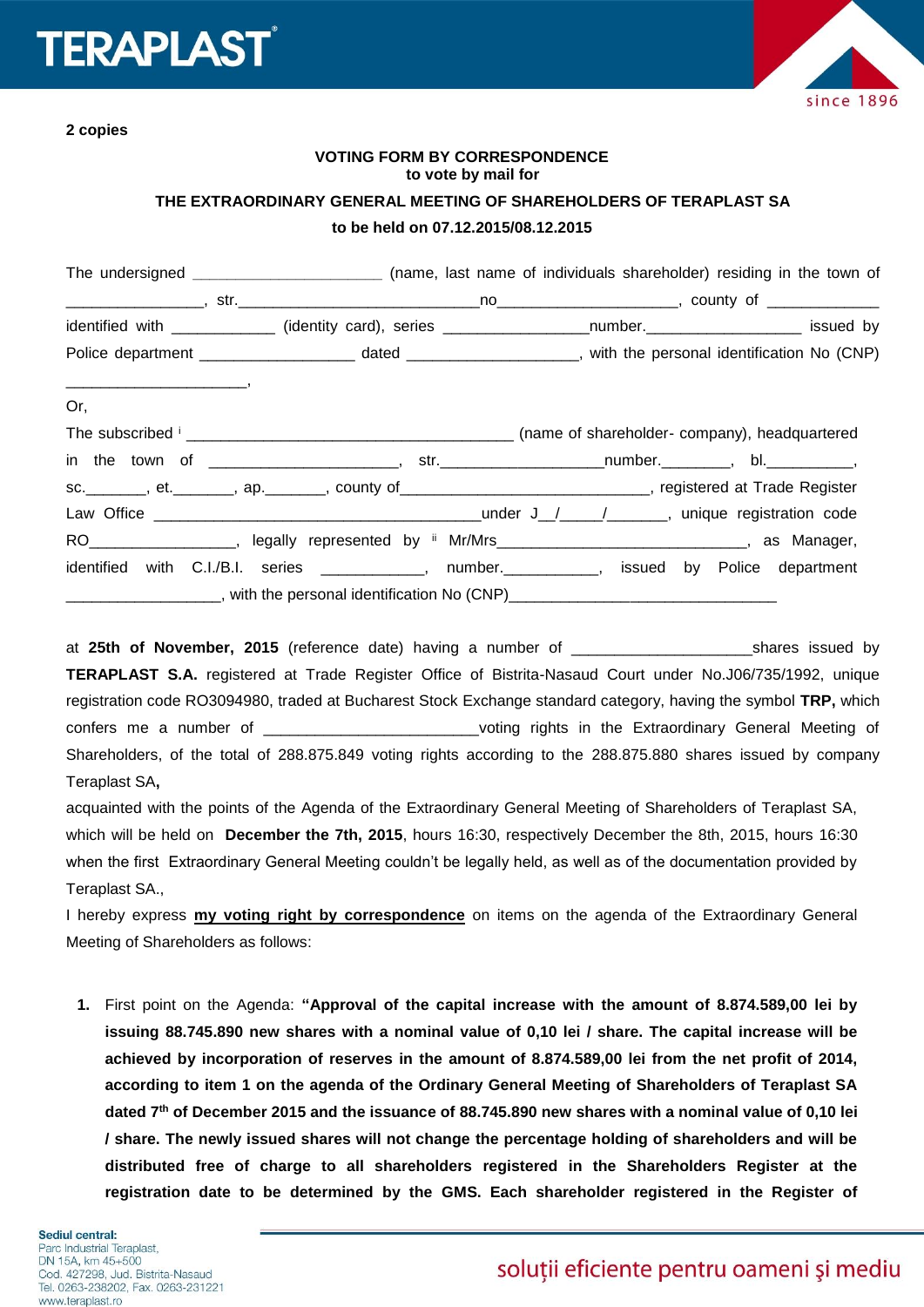**Shareholders on the registration date will be allocated a number 30.72111455 new shares to each 100 shares owned , by complying with the following rounding algorithm:**

- **0,5 shares or more, shall be rounded upwards to the integer number;**
- **Below 0.5 shares shall be rounded downwards to the integer number."**

| For | <b>Against</b> | Abstaining |
|-----|----------------|------------|
|     |                |            |

**2.** Second point on the Agenda: **"Approval of the repurchase by the company Teraplast SA of its own shares in accordance with the legal provisions applicable to the following conditions: a maximum of 2,000,000 shares (0.69% of total shares composing the share capital) with a nominal value of 0.1 lei / share to a minimum price equal to the market price BVB from the moment of purchase and a maximum price of 1 leu / share, within a budget of 1,000,000 lei for a period not exceeding 18 months from the date of publication of the EGMS's Decision in the Official Gazette Part IV in order to implement a remuneration system to ensure compliance with the principle of long-term performance and a loyalty program for employees , respectively granting a mandate to Board of Directors for the fulfillment of that decision."**

| For | <b>Against</b> | Abstaining |
|-----|----------------|------------|
|     |                |            |

**3.** Third point on the Agenda: "Approval of updating the Articles of Incorporation in accordance with the **approved pt. 1 of this as follows:**

Art. 7. Paragraph. (1) "The subscribed and paid share capital of the Company TERAPLAST SA is of **28.887.588 lei divided into a number of 288.875.880 nominal shares with a nominal value of 0,1 lei each", shall be amended to read as follows:** 

**"The subscribed and paid share capital of the Company TERAPLAST SA is of 37.762.177 lei divided into a number of 377.621.770 nominal shares with a nominal value of 0,1 lei each."**

| Abstaining |
|------------|
|            |
|            |

4. Fourth point on the Agenda: "Establishing the registration date which serves to identify the **shareholders who will be affected by the decisions adopted by the Extraordinary General Meeting of Shareholders.** 

**The date proposed by the Board of Administration is December 23 rd 2015".**

| For | <b>Against</b> | Abstaining |
|-----|----------------|------------|
|     |                |            |

**The date proposed according to the amendment request no. 384813/19.11.2015 is January 29th 2016.**

| For | <b>Against</b> | Abstaining |
|-----|----------------|------------|
|     |                |            |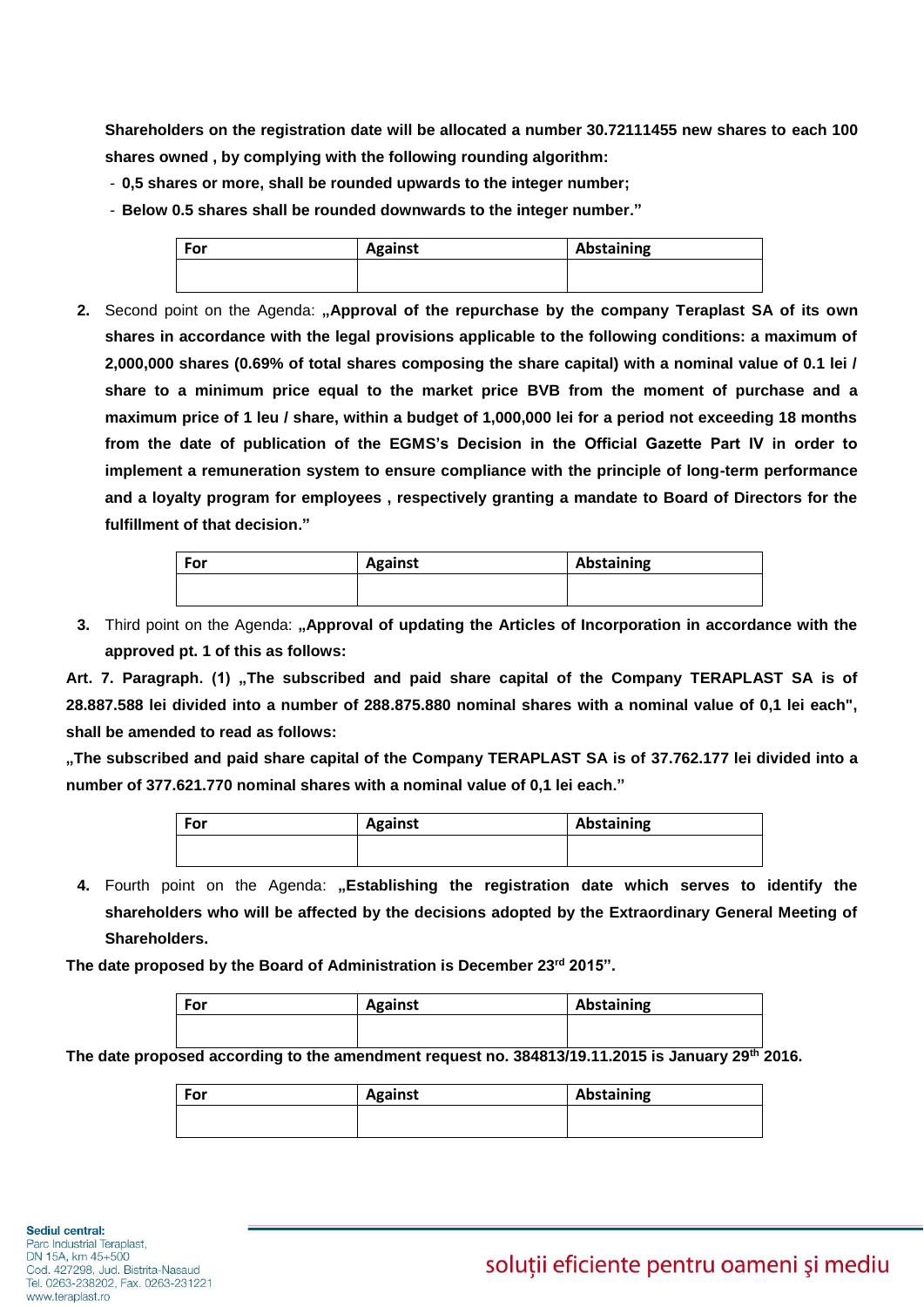**5.** Fifth point on the Agenda: "Approval of the date of December 22<sup>nd</sup> 2015 as "ex-date", respectively the **date previous to the registration date when the financial instruments, subject of the decision of the corporate bodies, are transacted without the rights resulting from such decision, pursuant to art. 2 letter f) of Regulation No. 6/2009 regarding the exercise of certain rights of the shareholders within the general assemblies of the trading companies, amended and completed by Regulation no. 13/2014 regarding the amendment and completion of certain regulations issued by the Security National Board (herein referred to as Regulation CNVM no. 6/2009)":**

| For | <b>Against</b> | Abstaining |
|-----|----------------|------------|
|     |                |            |

**The date proposed according to the amendment request no. 384813/19.11.2015 is January 28 th 2016.**

| For | <b>Against</b> | Abstaining |
|-----|----------------|------------|
|     |                |            |

**6.** Sixth point on the Agenda: **"Establishing the payment date, date to which the distribution of the income associated with the securities holders, consisting in cash or shares, becomes certain. The date proposed by the Board of Directors is February 19th 2016.**

| For | <b>Against</b> | Abstaining |
|-----|----------------|------------|
|     |                |            |

**7.** Seventh point on the Agenda: **"Empowering the Chairman of the Board of Directors, Mr. Dorel Goia to sign for and on behalf of all shareholders present at the assembly, the Decision of the Extraordinary General Meeting of the Shareholders"**:

| <b>Against</b> | Abstaining |
|----------------|------------|
|                |            |
|                |            |

**8.** Eighth point on the Agenda: **"Empowering the legal adviser, Mrs. Diana Pavel, identified by ID series X.B. no. 285285, issued by the Police Department of Bistrita on 07.10.2009, to accomplish all formalities regarding registration of the Decision of A.G.E.A. at the Trade Register of Bistrita-Nasaud Law Court and to publish such decision in the Official Gazette of Romania, Part IV"**.

| For | <b>Against</b> | Abstaining |
|-----|----------------|------------|
|     |                |            |

# **I hereby attach a copy of valid identification ii/ registration certificate copy iii**

### **Note: Please tick the "X" in the appropriate box vote**. **The other cells shall not be completed with any sign,**

This form of voting has been prepared in accordance with Law no.297 / 2004 on capital markets , Regulation No.1 / 2006 , as amended by Regulation C.N.V.M. No.31 / 2006 and CNVM Regulation No. 6 / 2009 .